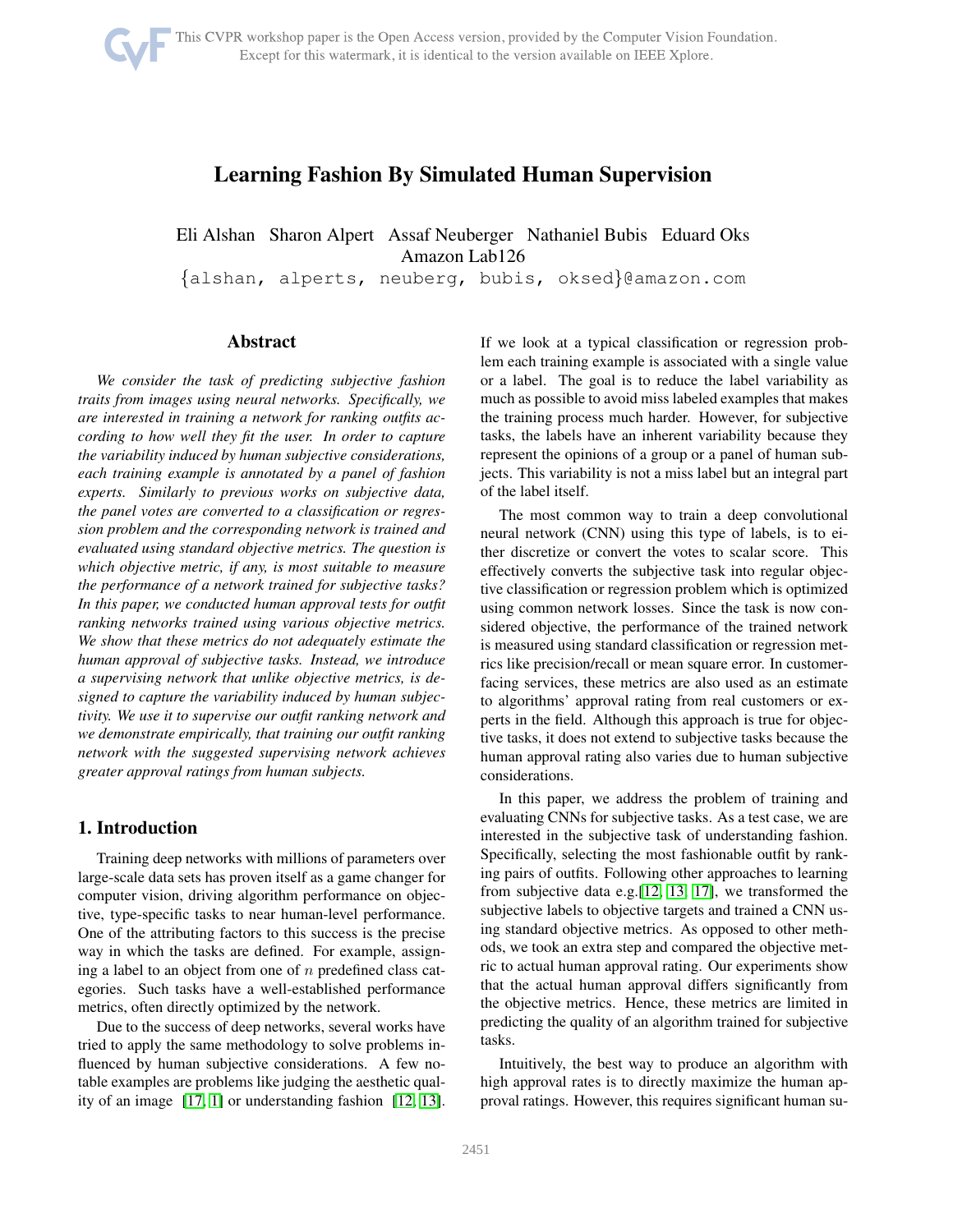pervision and is not practical for most applications. Instead, we suggest to sample the human approval space and train a model that mimics human supervision. We then use this "mimicking" network to supervise the training process of a ranking network that ranks outfits according to their quality or fashionability. We demonstrate that using this training process, the resulting network achieves higher approval ratings from human subjects compared to other methods.

The main contributions of the paper include:

- Understanding the performance gap in conventional approaches for training CNNs for subjective tasks.
- A new training framework for subjective data to maximizing human approval.

### 2. Related works

Automatic detection of image related subjective traits has been a key research area in computer vision for quite a long time. In virtually all of the works related to subjective traits, the training labels are obtained by mapping the votes of a panel of human subjects to a discrete set of labels or a single score.

A popular problem associated with subjective traits is estimating an image's aesthetic quality. Datta et al. [\[2,](#page-5-1) [1\]](#page-5-0) estimated the mean vote of the panel and used handcrafted features, such as color and texture, to train an SVM classifier for estimating aesthetic quality. Lu et al. [\[9\]](#page-6-3) used a predefined threshold to binarize the panel votes into either high or low aesthetic quality and trained a CNN on a binary classification problem. Workmen et al. [\[17\]](#page-6-0) explored several approaches like discretization, mean and panel distribution for estimating the image scenicness.

Apart from image aesthetics, predicting the mean of an annotator panel was used to predict facial attractiveness [\[8\]](#page-5-2), evaluation of facial beauty [\[4\]](#page-5-3) and exploring image memorability [\[7\]](#page-5-4). Binarization was used to estimate urban perception [\[11\]](#page-6-4) and to study the phenomenon of image virality [\[3\]](#page-5-5).

In this work, we focus on the domain of fashion images, which has only recently become the focus of research. Apart from more traditional objective problems like segmentation of garments [\[19\]](#page-6-5) and style classification [\[16\]](#page-6-6) there were also attempts to capture the aesthetics in fashion. Most notable is [\[12\]](#page-6-1) that introduced the Fashion144K dataset that assigns a fashionability measure, ranging from 1 (not fashionable) to 10 (very fashionable) to each outfit, based on users' votes. The authors used this data set to train deep networks to estimate the discrete fashionability score.

### <span id="page-1-1"></span>3. Learning fashion using CNNs

We train a CNN for ranking outfits according to how well they fit the user. Our dataset consists of image pairs showing individuals wearing different outfits. Each pair depicts the same person wearing two different outfits. As in similar subjective problems, the labels are the votes of a panel of fashion experts where each fashion expert selects the outfit he/she thinks is better. The number of experts voting for each pair varies between 1-100.

We consider the CNN as a function  $R(I_A^i, I_B^i; \Theta_R)$ , where  $I_A^i, I_B^i$  are the corresponding outfit images of pair i and  $\Theta_R$  represents the model parameters. In light of recent works like [\[18,](#page-6-7) [17\]](#page-6-0) we evaluate several ways to formulate the problem using objective terms. One option is to consider this problem as a binary classification task where the groundtruth represents the majority vote in the experts' panel. Using this formulation, the output of the model is the probability of each outfit receiving the majority vote of the panel of experts. Training usually involves minimizing the typical Cross-Entropy loss:

<span id="page-1-0"></span>
$$
\underset{\Theta_R}{\arg\min} \{-\frac{1}{N} \sum_{i=1}^{N} y_i \log(\hat{y}_i) + (1 - y_i) \log(1 - \hat{y}_i) \}, (1)
$$

where  $y_i$ ,  $\hat{y}_i$  are the binary indicator of the majority vote in of the panel of experts and the predicted panel consensus produced by  $R(I_A^i, I_B^i; \Theta_R)$ , respectively. The above approach assumes an underlying binary value representing the majority vote in a winner-takes-all manner. However, for many outfits, there is high variability in the expert votes and the selected outfit might be only marginally better. In this case, the mean or the consensus of the experts panel may serve as a better representative value. The panel consensus for a pair of outfits  $I_A^i$ ,  $I_B^i$  is:

$$
\hat{c}_i = \frac{\text{\#votes}(I_A^i)}{\text{\#votes}(I_A^i) + \text{\#votes}(I_B^i)}
$$
(2)

where  $\hat{c}_i \in [0, 1]$ . When  $\hat{c}_i > 0.5$  the majority of experts voted for  $I_A^i$  and when  $\hat{c}_i < 0.5$  the majority of the experts voted for  $I^i_B$ . Training a network to predict  $\hat{c}$  involves some form of a regression loss like Cross-Entropy [\(1\)](#page-1-0) or some  $\ell_p$ metric:

$$
\underset{\Theta_R}{\arg\min} \{ \frac{1}{N} \sum_{i=1}^{N} |R(I_A^i, I_B^i; \Theta_R) - \hat{c}_i|^p \}. \tag{3}
$$

Each loss function provides a different penalty for deviations from the ground-truth. The question is which of them correlates well with human perceived errors? To answer this , we empirically tested each method on our data set and computed the accuracy of each model. In order to make this comparison valid, each experiment has the same model (Siamese Inception-Resnet v2) with the same initialization weights. For the binary case, we trained the network using Cross-Entropy [\(1\)](#page-1-0) and for the panel consensus we trained with Cross-Entropy [\(1\)](#page-1-0), Mean Square Error (MSE) , Mean Absolute Error (MAE) and Huber loss.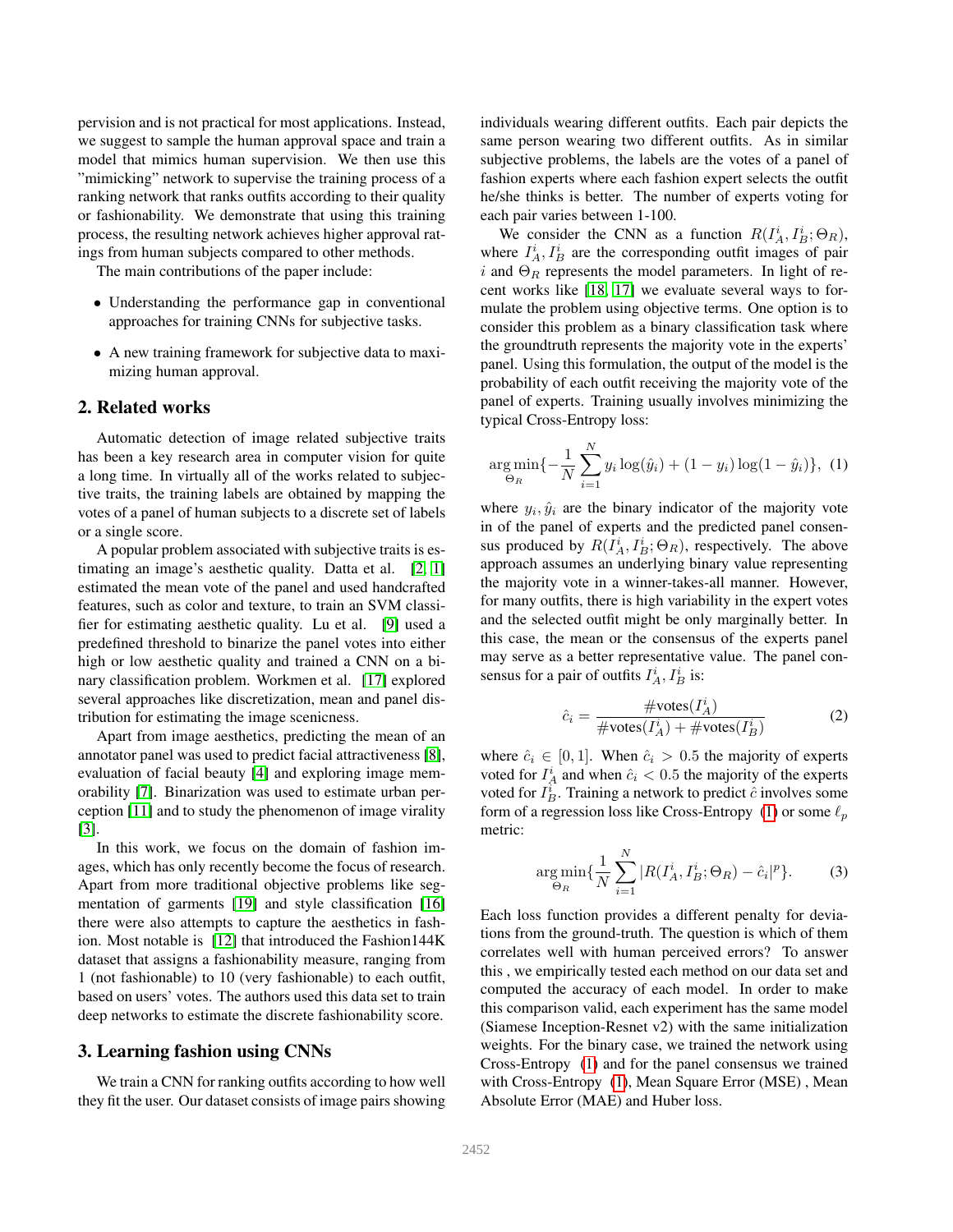### <span id="page-2-2"></span>3.1. Traning CNN's for outfit ranking

Our data set consists of images showing people wearing different outfits. Since the input to the network is a pair of images, we compose pairs of images showing the same person wearing different outfits. We allow each image to be part of several different pairs.

To obtain the groundtruth labels each pair of outfit images is annotated by 1 to 15 fashion experts, where the median number of annotations per pair is 9. Our data set is divided into three non-overlapping sets: train, validation and test. The sets are divided such that the pairs showing the same person can only appear in one set. To avoid sampling errors [\[10\]](#page-6-8), all the outfit pairs in the test set were annotated by a panel of at least 40 fashion experts.

For each label definition, we trained a network using several loss functions. Two quantitative metrics are used for evaluation each network variant: (1) Binary accuracy - measures only the accuracy in predicting the "winning" outfit , and (2) rMSE - measures the deviation in the consensus prediction. Table [1](#page-3-0) summarize the performance of the various models.

#### <span id="page-2-1"></span>3.2. Comparison with Human Ratings

In order to evaluate the compatibility of the approaches above with human subjective perception of error, we conducted a human rating test. The test was performed by presenting a human subject, in our case a fashion expert, with a pair of outfits together with the algorithm prediction. The human subject is asked to either approve or disapprove (0 or 1) the algorithm prediction. Our test set contains the rating of 62 fashion experts for 3.7K outfit pairs. For each approach, we compute the average approval on the entire test set. Since we don't expect that any approach would reach a perfect 100% approval rate we computed an upper bound for the performance by considering the average approval rate of the perfect consensus estimator (prediction equals groundtruth). This approach achieves only 75.5% approval rate, due to subjective considerations of the fashion experts.

We can see that all of the approaches achieved comparable binary accuracy. However, a network trained using binary labels scored 2.6% less in human approval than the same network trained on panel consensus labels. This shows that the errors induced by the binary labels approach were perceived by the fashion experts as more significant than the other methods. In addition, we can see some correlation between the rMSE metric and the human approval ratings, although the Huber loss achieved comparable human approval with slightly bigger rMSE.

To understand the root cause of this outcome, we collected the raw data of the human approval test and estimated the approval/disapproval surface. We discretize the space into 10K equally spaced bins of predicted and groundtruth consensuses  $\hat{c}_{pred}$ ,  $\hat{c}_{gt} \in [0, 1]$ . For each bin, we computed

the average approval (AP) and disapproval (1-AP) of the fashion experts votes. Figure [1](#page-2-0) shows the disapproval (1- AP) approval surface for the fashion experts votes (a) compared to Cross-Entropy and RMSE (b& c). Below each surface, we plot the corresponding level sets for ground-truth consensus values [0.5, 1].



<span id="page-2-0"></span>Figure 1. Human subjects disapproval surface (a) and its corresponding level set (b). For comparison we've added the error surfaces of CE loss (c) and rMSE loss (e), their corresponding surface level sets are shown in  $(d & f)$ . Note how different the Human subjects disapproval surface from both loss surfaces).

It is interesting to see that the human disapproval surface is quite different from both Cross-Entropy and rMSE. The correlation between rMSE and the human approval shown in the empirical evaluation (Table [1\)](#page-3-0) does not imply causation. If we look at the disapproval surface, one can see that for large groundtruth consensus values ( $> 0.8$  or  $< 0.2$ ), the human approval has an inflections point on 0.5. As the predicted consensus moves towards the ground true value there is only a minor increase in the approval rating. This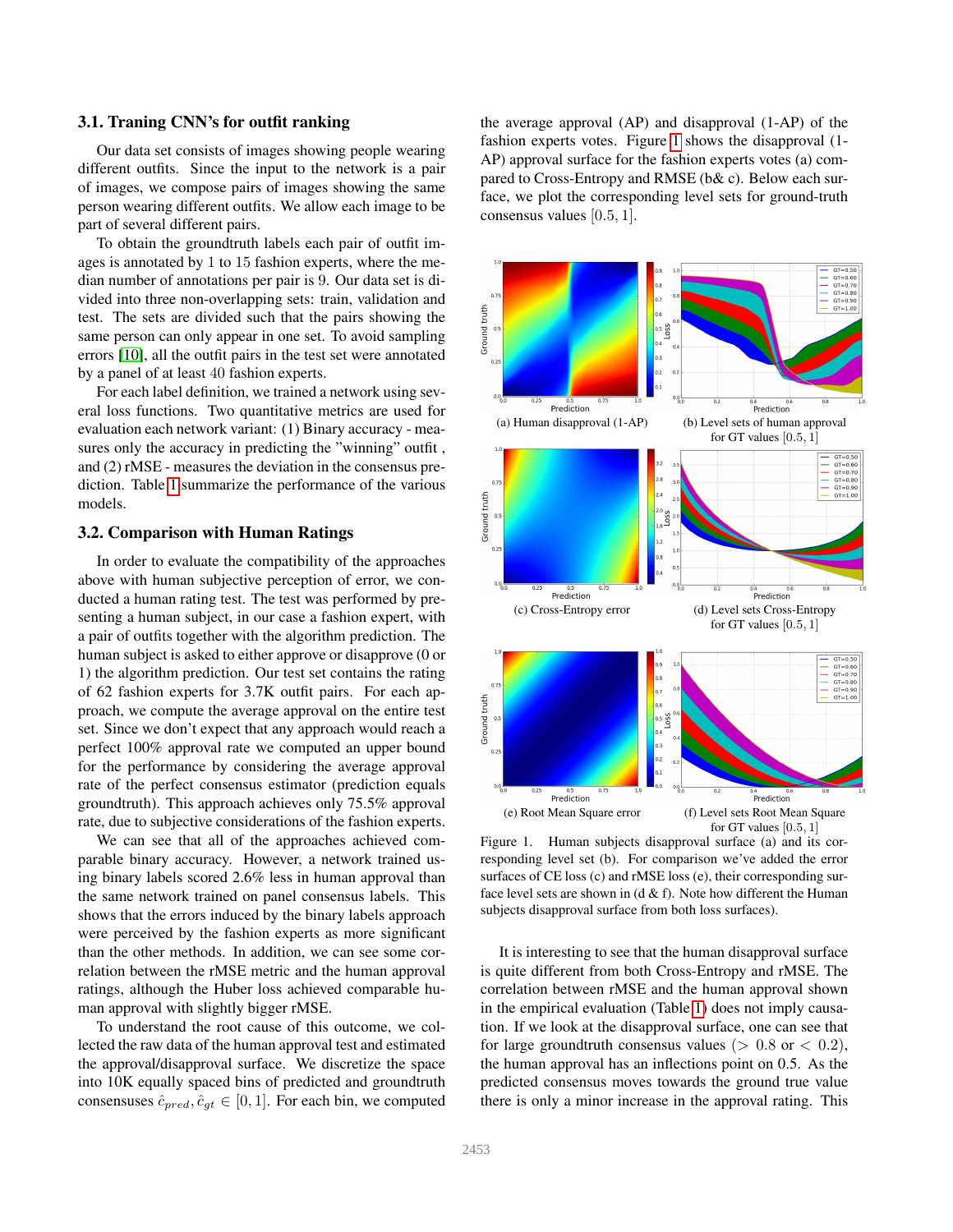| Labels          | Loss          | Accuracy | rMSE  | <b>MAE</b> | Human approval |
|-----------------|---------------|----------|-------|------------|----------------|
| Binary          | Cross-Entropy | 0.682    | 0.263 | 0.208      | 0.668          |
| Panel consensus | Cross-Entropy | 0.689    | 0.249 | 0.200      | 0.694          |
| Panel consensus | $MSE(\ell_2)$ | 0.686    | 0.243 | 0.199      | 0.699          |
| Panel consensus | $MAE(\ell_1)$ | 0.685    | 0.248 | 0.198      | 0.693          |
| Panel consensus | Huber         | 0.679    | 0.246 | 0.201      | 0.699          |

<span id="page-3-0"></span>Table 1. Performance comparison between objective loss functions for the outfit ranking task.

behavior is similar to binary classification where only a change in the winning outfit and not the value of the consensus triggers a change in the approval. On the other hand, we see a very different behavior in consensus values close to 0.5, where the absolute distance between the predicted and groundtruth value trigger changes in the approval.

It is clear from our evaluation. that human disapproval is quite different from losses like CE and rMSE. It is therefore natural to ask whether we can design a loss function that captures more accurately human perceived errors. We next show a how we utilize it for training a CNN for outfit ranking.

# 4. Fashion Ranking using Simulated Supervision Network

Our goal is to train a CNN for outfit ranking. From the previous section, it is clear that we need a better way to estimate the approval/disapproval manifold of our fashion experts. Our proposed approach uses a CNN to estimate the approval/disapproval manifold, this network is then used to supervise the outfit ranking network by providing gradients to update the ranking network weights. We argue, that this supervising network is able to capture more accurately the variations induced by subjectivity and therefore can provide more accurate supervision to the ranking network. First, we show how the simulated supervision network (denoted SN) is constructed and discuss several different variants of this network. Finally, we show how this network serves as a building block for the fashion ranking network optimization.

#### 4.1. Simulated Supervision Network

We construct a network that performs a simulation of the human approval test. If we recall Section [3.2,](#page-2-1) the human approval test is conducted by presenting the fashion experts a pair of outfits together with the algorithm's prediction  $\hat{c}_{pred} \in [0, 1]$ . The fashion expert is then asked to either approve or disapprove (0 or 1) the algorithm's prediction.

The suggested supervising network  $(SN)$  shares a similar structure to the human approval test. Given an input return a binary value that either approve or disapprove the input. To collect data to train our supervising network, we conducted a similar approval test as above, but instead of the algorithm's prediction  $\hat{c}_{pred}$  we show the fashion experts a uniform random prediction  $\hat{c}_{rand} \sim \text{Uniform}(0, 1)$ . The human annotators were not aware that the predictions were randomly generated.

### <span id="page-3-1"></span>4.2. Dataset for training the Simulated Supervision Network

We collected 7,289 different outfit pairs, generating 60,000 training examples. Each example  $(\hat{c}_{at}, \hat{c}_{rand})$  is associated with a corresponding binary value indicating approval/disapproval. The pairs were generated by discretizing the space spanned by all potential  $\hat{c}_{gt}$ ,  $\hat{c}_{pred}$  combinations into 100 bins. We sampled enough points such that the standard error of the average approval rate in each bin is below 0.01. The ground-truth value for each pair  $\hat{c}_{at}$  was estimated by computing the mean votes of a panel of 20 fashion specialists. We optimize the supervising network parameters,  $\Theta_{SN}$ , by maximizing the approval prediction accuracy using Cross-Entropy loss

$$
\underset{\Theta_{SN}}{\arg\min} \{-\frac{1}{N} \sum_{i=1}^{N} y_i \log(\hat{y}_i) + (1 - y_i) \log(1 - \hat{y}_i)\}.
$$
 (4)

where  $y_i$ ,  $\hat{y}_i$  are the groundtruth expert approval and the predicted approval produced by  $SN(\hat{c}_{gt}^i, \hat{c}_{pred}^i; \Theta_{SN})$ , respectively.

We train two variants of the supervising network. The first only considers the approval/disapproval as a function of the groundtruth and the predicted value. The second also considers the two outfit images as inputs to the network. We discuss the performance of both networks in the Section [5.](#page-4-0)

#### 4.3. Training the Ranking Network

We train a network, denoted  $R$ , for outfit ranking. We train  $R$  to maximize the expected approval rating of the supervising network SN. During the training process, the ranking network R performs a simulated approval test on the mini-batch using the current model parameters. The simulated network  $SN$  in-turn provides gradients for  $R$  to improve its approval rating.

Formally, given a simulated supervision network SN with parameters  $\Theta_{SN}$  the ranking network R attempts to maximize the approval: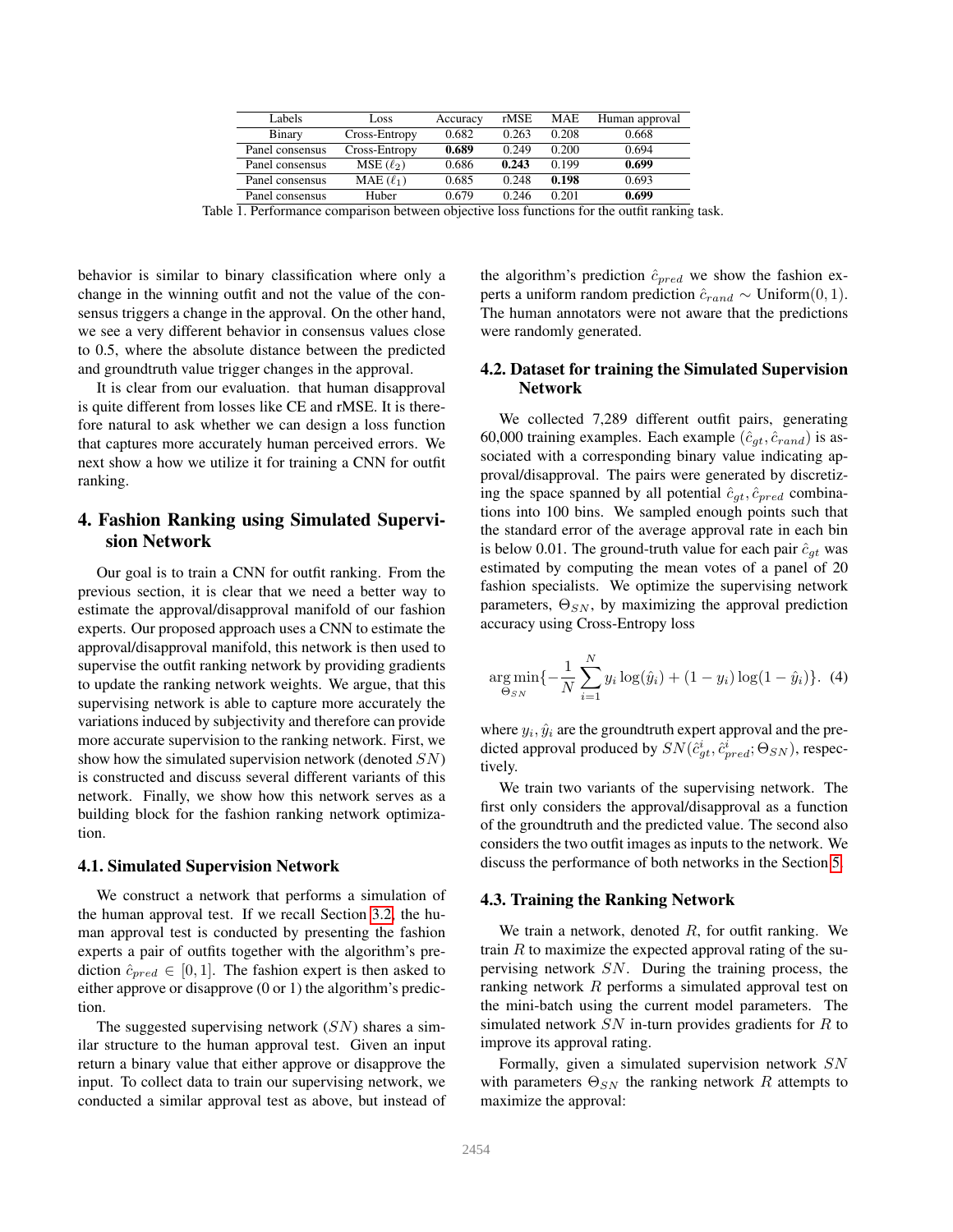<span id="page-4-2"></span>
$$
\underset{\Theta_R}{\arg\max} \{ \frac{1}{N} \sum_{i=1}^N SN(\hat{c}_{gt}^i, R(I_A^i, I_B^i; \Theta_R); \Theta_{SN}) \}. \quad (5)
$$

# <span id="page-4-0"></span>5. Experiments

We trained an outfit ranking network using the supervising network. In our experiments, we consider two variants of the supervising network. The first is *consensus only*, denoted by  $SN_c$ . The network receives two inputs, the ground-truth consensus  $\hat{c}_{qt}$  and the algorithm prediction  $\hat{c}_{pred}$  and outputs a binary value - approve/disapprove. The network is modeled by two fully connected layers with ReLU activations. The second layer outputs two logits that, after a soft-max normalization, represent  $Pr(approd)$ and  $Pr(disapprod)$ .

We require that network should be invariant to the order of input images. Formally, given a supervising network SN, we require that the following relation holds:

$$
SN_c(\hat{c}_{gt}, \hat{c}_{pred}) = SN_c(1 - \hat{c}_{gt}, 1 - \hat{c}_{pred}).
$$
 (6)

To enforce this symmetry, we generate a second input,  $1 \hat{c}_{gt}$  and  $1 - \hat{c}_{pred}$ , in addition to the original  $\hat{c}_{gt}$ ,  $\hat{c}_{pred}$ . We pass both symmetrical inputs through the network and average the output logits.

The second network, denoted  $SN_I$ , is an *image based* network. The network inputs are a pair of images  $I_A$  and  $I_B$ , the ground-truth consensus  $\hat{c}_{at}$ , and the algorithm prediction  $\hat{c}_{pred}$ . As with  $SN_c$ , the network outputs a binary value - approve/disapprove. For each image  $I_A$ ,  $I_B$  we compute a visual descriptor using the global pooling layer of a Resnet50 network [\[5\]](#page-5-6) trained on fashion domain images. We reduce the descriptor dimensions using a single fully connected layer resulting in two d-dimensional descriptors,  $f_A^d$  and  $f_B^d$  corresponding to images  $I_A$  and  $I_B$ . The input to the network  $SN_I$  is the concatenation of  $f_A^d, f_B^d, \hat{c}_{gt}$  and  $\hat{c}_{pred}$ . Similarly to  $SN_c$ , we require that the network should be invariant to the order of input images. In this case, for each  $I_A$ ,  $I_B$ ,  $\hat{c}_{qt}$ ,  $\hat{c}_{pred}$  we require:

$$
SN_I(I_A, I_B, \hat{c}_{gt}, \hat{c}_{pred}) = SN_I(I_B, I_A, 1 - \hat{c}_{gt}, 1 - \hat{c}_{pred})
$$
  
(7)

To enforce this symmetry, we generate a second feature vector by concatenating  $f_B^d$ ,  $f_A^d$ ,  $1 - \hat{c}_{gt}$  and  $1 - \hat{c}_{pred}$ . Both symmetrical inputs are passed through the network, the output logits are averaged to form a symmetry input. The rest of the the network is modeled by two fully connected layers with ReLU activations. The final output is two logits normalized by a soft-max function to estimate approval probability.

We train both  $SN$  networks on 60,000 examples generated from 7,289 different outfit pairs (see Section [4.2\)](#page-3-1) with 10% of the pairs left for evaluation. We evaluate three variants of the supervising network.



Figure 2. Our network architecture - the ranking network  $R$  is an Inception-Resnet v2 Siamese network. The supervising network  $SN$  is used to provide gradients for the training of  $R$ 

- 1.  $SN_c$  a supervising network that considers the approval ratings only as a function of the predicted consensus and the groundtruth consensus.
- 2.  $SN_{I8}$  a supervising network that considers the approval ratings only as a function of the outfit images and the groundtruth consensus. The size of the image descriptor is 8.
- 3.  $SN_{I32}$  a supervising network that considers the approval ratings only as a function of the outfit images and the groundtruth consensus. The size of the image descriptor is 32.

Potentially the length of the image descriptor can the size of the Resnet50 global pooling layer output (2048). However, due to a small number of training images, the networks with larger descriptor over-fit very quickly. Therefore, we reduced the descriptor's size by adding a fully-connected layer with output sizes of 8 and 32. The approval rate prediction accuracy of different variants of the SN networks is shown in Table [2.](#page-4-1)

| Network variant | Accuracy |
|-----------------|----------|
| $SN_c$          | 0.698    |
| $SN_{I8}$       | 0.693    |
| $SN_{I32}$      | 0.688    |
|                 |          |

<span id="page-4-1"></span>Table 2. Accuracy of the different variants of the SN networks on the data collected from sampling the approval space of the fashion specialists.

# 5.1. Outfit ranking network

We train the outfit tanking network  $R$  to estimate the consensus of the panel of fashion experts  $\hat{c}_{pred}$  given a pair of outfit images  $I_A$ ,  $I_B$ . The training is performed by maximizing the approval rate using Eq.[\(5\)](#page-4-2) for each variant of the supervising network  $SN$ . We implemented  $R$  as a Siamese neural net [\[6\]](#page-5-7). The network branches are modeled by Inception Resnet v2 [\[14\]](#page-6-9) with a single output fully connected layer added after the global pooling layer. The pair of outfit images is fed into the respective branches of  $R$  resulting in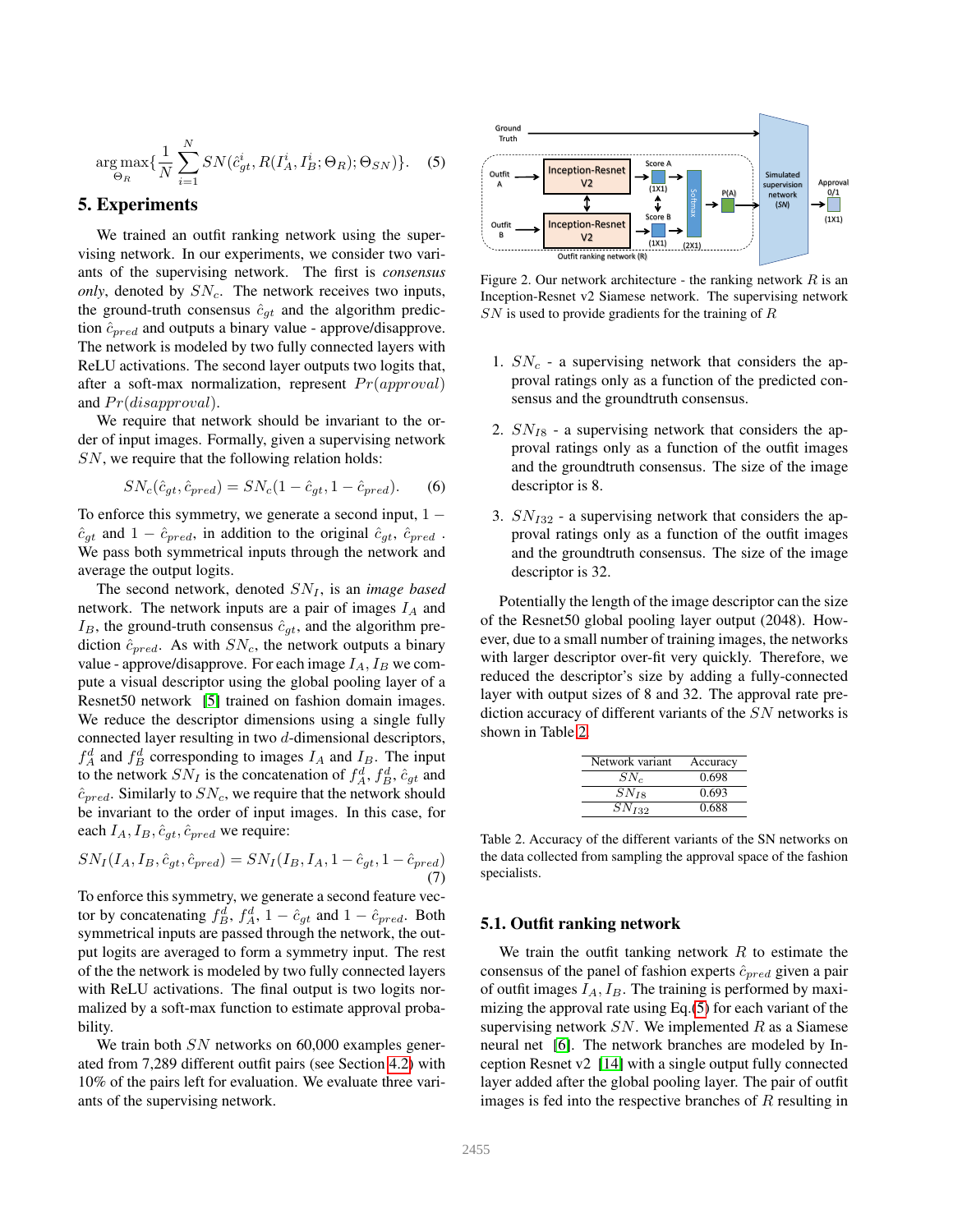<span id="page-5-8"></span>

| Labels                                                                                         | Loss                                                      | Accuracy | rMSE  | MAE   | Human approval |  |  |
|------------------------------------------------------------------------------------------------|-----------------------------------------------------------|----------|-------|-------|----------------|--|--|
| Panel consensus                                                                                |                                                           |          |       |       |                |  |  |
| (best network from Table 1)                                                                    | Huber                                                     | 0.679    | 0.246 | 0.201 | 0.699          |  |  |
| Panel consensus                                                                                | $SN_c(\hat{c}_{qt}, \hat{c}_{pred})$                      | 0.679    | 0.248 | 0.210 | 0.715          |  |  |
| Panel consensus                                                                                | $SN_{I32}(I_A, I_B, \hat{c}_{gt}, \hat{c}_{pred})$        | 0.666    | 0.258 | 0.221 | 0.704          |  |  |
| Panel consensus                                                                                | $\overline{SN_{I8}(I_A,I_B},\hat{c}_{gt},\hat{c}_{pred})$ | 0.680    | 0.264 | 0.227 | 0.690          |  |  |
| Table 3. Performance comparison between subjective loss functions for the outfit ranking task. |                                                           |          |       |       |                |  |  |

a score for each outfit. The outfit scores are normalized by a soft-max function to the estimated panel consensus  $\hat{c}_{pred}$ .

We trained all the layers of  $R$  without changing the parameters of the supervising network SN. Throughout our experiments, we used a learning rate of 0.003, decayed every two epochs using an exponential rate of 0.9. The network is optimized using RMSProp [\[15\]](#page-6-10) with decay 0.9, momentum 0.9 and epsilon 0.1.

We train our network on the same database shown in Section [3.1.](#page-2-2) We show quantitative results in Table [3](#page-5-8) on three metrics: binary accuracy, rMSE, and human approval. All the metrics were computed in the same manner as shown in Section [3.](#page-1-1) All the networks are based on the same Inception-Resnet v2 architecture with identical initialization weights. Table [3](#page-5-8) shows the performance of the raking network using the supervision of each variant of SN, for reference we included the best performing network from Table [1.](#page-3-0)

Our algorithm achieved better human approval ratings than the other approaches. Our best performing network achieved approval rating of 71.5%. The 1.6% improvement over the objective loss is not negligible since the performance upper bound is 75.5% (see Section [3\)](#page-1-1). We see that the network with the highest human approval rating had a higher rMSE than the network trained with MSE loss. This contradicts the trend shown in Table [1](#page-3-0) where, for objective tasks, low rMSE was correlated with a high approval rating. We also notice that the best network in terms of human approval had one of the lowest accuracies among all the tested networks. In fact, the second best network, in terms of human approval, had the lowest accuracy compared to all the other networks. It is interesting to point out, that the supervising network based on images was less effective than the consensus only supervising network. We think that reasons for that the relatively low number of images ( 7K) used for training. We intend to extend the data set to further improve its performance.

The empirical findings shown in this section indeed indicate that for subjective tasks, standard objective metrics do not adequately predict how humans would perceive the network results. We demonstrated that for subjective tasks, besides ground-truth labels, it's highly beneficial to also collect data on how humans perceive or approve the networks' predictions. Having this data allows to better model the variations induced by human subjective considerations and

provide better gradients for training networks for subjective tasks.

# 6. Conclusions

In this paper, we have shown that metrics used for classification and regression are a poor estimate for human approval when applied for subjective tasks. To better estimate the human approval, we suggested a scheme in which we first learn a supervising network that better estimates the errors as perceived by human subjects. Then, this auxiliary network is used to supervise the network trained on the subjective task. We have demonstrated the effectiveness of our method by applying it to the subjective task of outfit ranking. An empirical evaluation showed that our approach was able to achieve higher human approval rating than standard metrics used for classification and regression.

### References

- <span id="page-5-0"></span>[1] R. Datta, D. Joshi, J. Li, and J. Z. Wang. Studying aesthetics in photographic images using a computational approach. In *European Conference on Computer Vision*, pages 288–301. Springer, 2006.
- <span id="page-5-1"></span>[2] R. Datta, J. Li, and J. Z. Wang. Algorithmic inferencing of aesthetics and emotion in natural images: An exposition. In *Image Processing, 2008. ICIP 2008. 15th IEEE International Conference on*, pages 105–108. IEEE, 2008.
- <span id="page-5-5"></span>[3] A. Deza and D. Parikh. Understanding image virality. In *Proceedings of the IEEE conference on computer vision and pattern recognition*, pages 1818–1826, 2015.
- <span id="page-5-3"></span>[4] D. Gray, K. Yu, W. Xu, and Y. Gong. Predicting facial beauty without landmarks. In *European Conference on Computer Vision*, pages 434–447. Springer, 2010.
- <span id="page-5-6"></span>[5] K. He, X. Zhang, S. Ren, and J. Sun. Deep residual learning for image recognition. In *Proceedings of the IEEE conference on computer vision and pattern recognition*, pages 770–778, 2016.
- <span id="page-5-7"></span>[6] E. Hoffer and N. Ailon. Deep metric learning using triplet network. In *International Workshop on Similarity-Based Pattern Recognition*, pages 84–92. Springer, 2015.
- <span id="page-5-4"></span>[7] P. Isola, J. Xiao, A. Torralba, and A. Oliva. What makes an image memorable? In *Computer Vision and Pattern Recognition (CVPR), 2011 IEEE Conference on*, pages 145–152. IEEE, 2011.
- <span id="page-5-2"></span>[8] A. Kagian, G. Dror, T. Leyvand, D. Cohen-Or, and E. Ruppin. A humanlike predictor of facial attractiveness. *Advances in Neural Information Processing Systems*, 19:649, 2007.